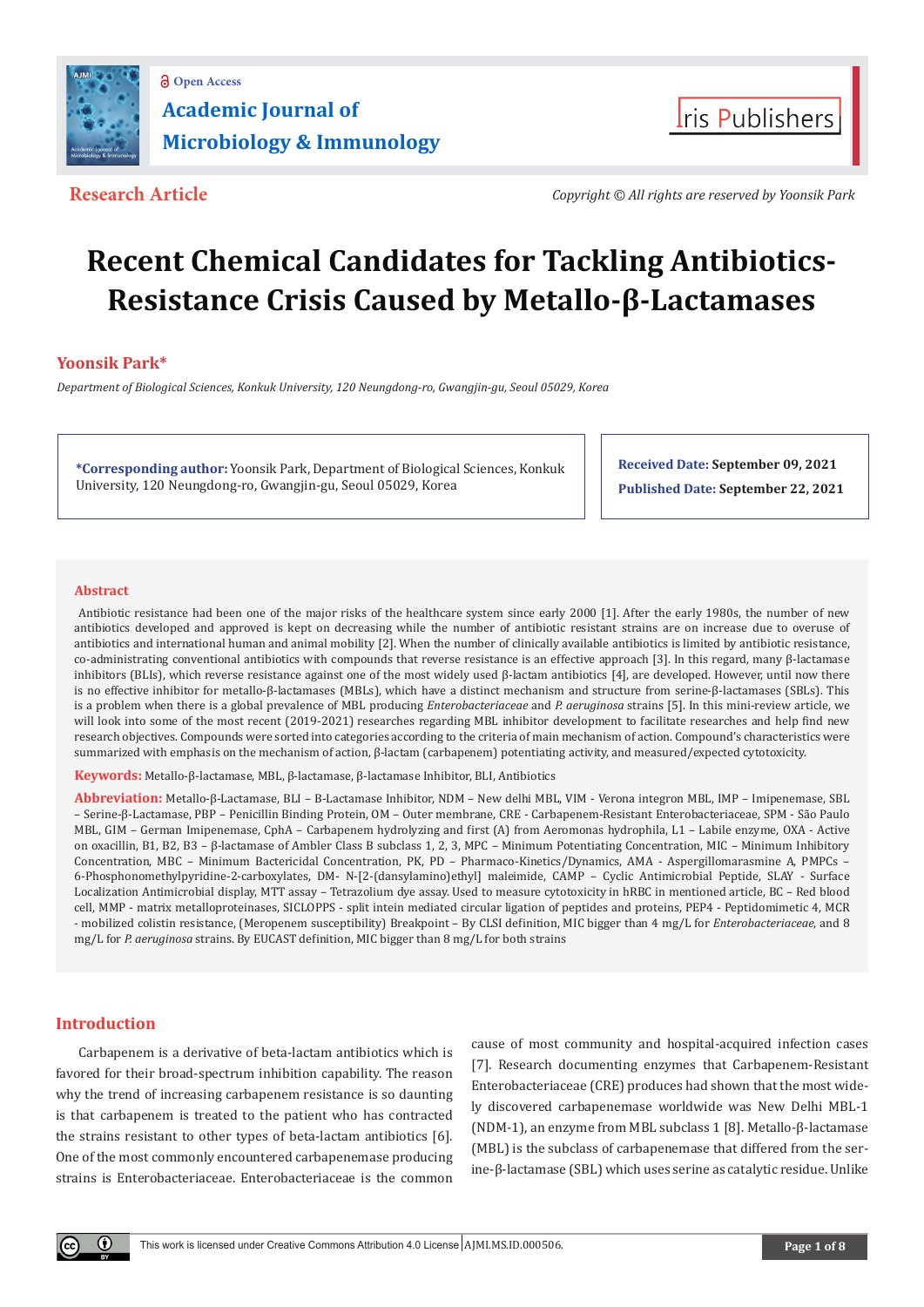SBL, there is no clinically available inhibitor to MBLs [9]. Combined with the fact that recently elucidated mechanism of bacteria utilizing conjugative plasmids for spreading antibiotic resistance across species [6], metallo-β-lactamase poses a real threat to the modern healthcare system. The difficulties of developing effective MBL inhibitors center around the fact that MBL has structurally different subclasses, having zinc ion as the catalytic site which troubles designing suicidal inhibitor and has rather flexible active site loop which makes it difficult to ensuring tight binding of inhibitors. This article's purpose is to document recent attempts to overcome the difficulties and facilitates the development of clinically available MBL inhibitors.

#### **Main body**

#### **Cyclic Boronate**

The early attempt to develop cyclic boronate derivative inhibitors made vaborbactam (RPX7009). Unlike the bicyclic boronates listed below, it was monocyclic and has only moderately inhibited MBLs [10]. However, it did provide a great starting point for looking for unconventional, non-acylating inhibitors [11]. This type of inhibitor work through binding to MBL active site and prevent substrate entry into the active site. In some cases, it follows conformation change by reaction between cyclic boronate and enzyme

bound hydroxide. Though this type of β-lactamase inhibitor (BLI) also inhibits SBLs (Ambler class A, C, and D), this article will mainly discuss inhibition capacity against MBLs [12].

# **Taniborobactam [12]**

Taniborobactam (VRNX-5133) (Figure 1) has a distinct mechanism to SBL and MBL enzymes. While it inhibits SBL by forming a reversible covalent bond with the boronate chain, it also inhibits MBL by working as a competitive inhibitor. Unlike currently clinically available vaborbactam, taniborobactam can inhibit clinically important MBLs (SPM-1, GIM-1, NDM-1/5/7, and VIM-1/2/4) as well as SBLs. It reacts with the hydroxide anion coordinated by 2 zinc ions of MBL B1 to forms tetrahedral geminal diol formation which mimics the structure of transient tetrahedral intermediate in β-lactam breakdown reaction [13]. It inhibits NDM-1 and VIM-2 utilizing conserved Asn233, 120, and Glu149 residues as well as the interaction between zinc and boronate. However, Taniborobactam still has limits. Though it effectively inhibits most clinically important B1 MBLs, it cannot inhibit clinically important IMP-1, B2, B3 MBLs (CphA and L1). Notably, it is rendered bicyclic as well as tricyclic in crystal structure bound to NDM-1 (PDB ID: 6RMF) [14]. Tricyclic conformation seems to be the result of sp2 oxygen of the acylamido group reacting with boronate. Its role in binding affinity and target preference is not known.



#### **QPX7728 [15]**

 Although many structures had been tested while developing promising candidates and clinically available BLI, little had been done in respect to substituents on aromatic rings. Hecker and 16 others had experimented on various substitutions in the article about QPX7728 (Compound 35) (Figure 2). They've delved into the effect of substituting largely unmodified regions on the aromatic ring. The most notable founding of thiss experiment was the potency of the BLI which has thioester group instead of acylamido group. Thioester group had shown overall better minimum potentiating concentration (MPC) when used with other carbapenems against MBLs variants compared to the Taniborobactam. Including the B2, B3, and IMP-1 (B1) which Taniborobactam failed to inhibit efficiently. The other notable improvements from the previous cyclic boronates were the reduced oligomerization inside the aqueous solution and reduced efflux rate by host efflux pump (MexAB-OprM

of *P.aeruginosa*). However, even though it had not inhibited human metalloproteases, protective groups and unconventional substituents can have unexpected effects on pharmacokinetics as shown in the case of compound 17B, which had been suspended due to the long-living metabolite in the system.

# **Metal Chelators**

 As MBLs activity requires coordinated zinc ions, the idea of using chelators as MBL inhibitors had arisen at the early phase of MBL inhibitor design. Metal chelators inhibit MBL by removing zinc from the active site or through sequestration of zinc ions released from MBL [16]. EDTA was considered as a candidate [17] of this class but consider not suitable for clinical use for its high toxicity [18]. Other metal chelating agents like dipicolinic acid (DPA) are also under clinical survey for further refinement [19]. However, using metal chelator had met with medical challenges as it has various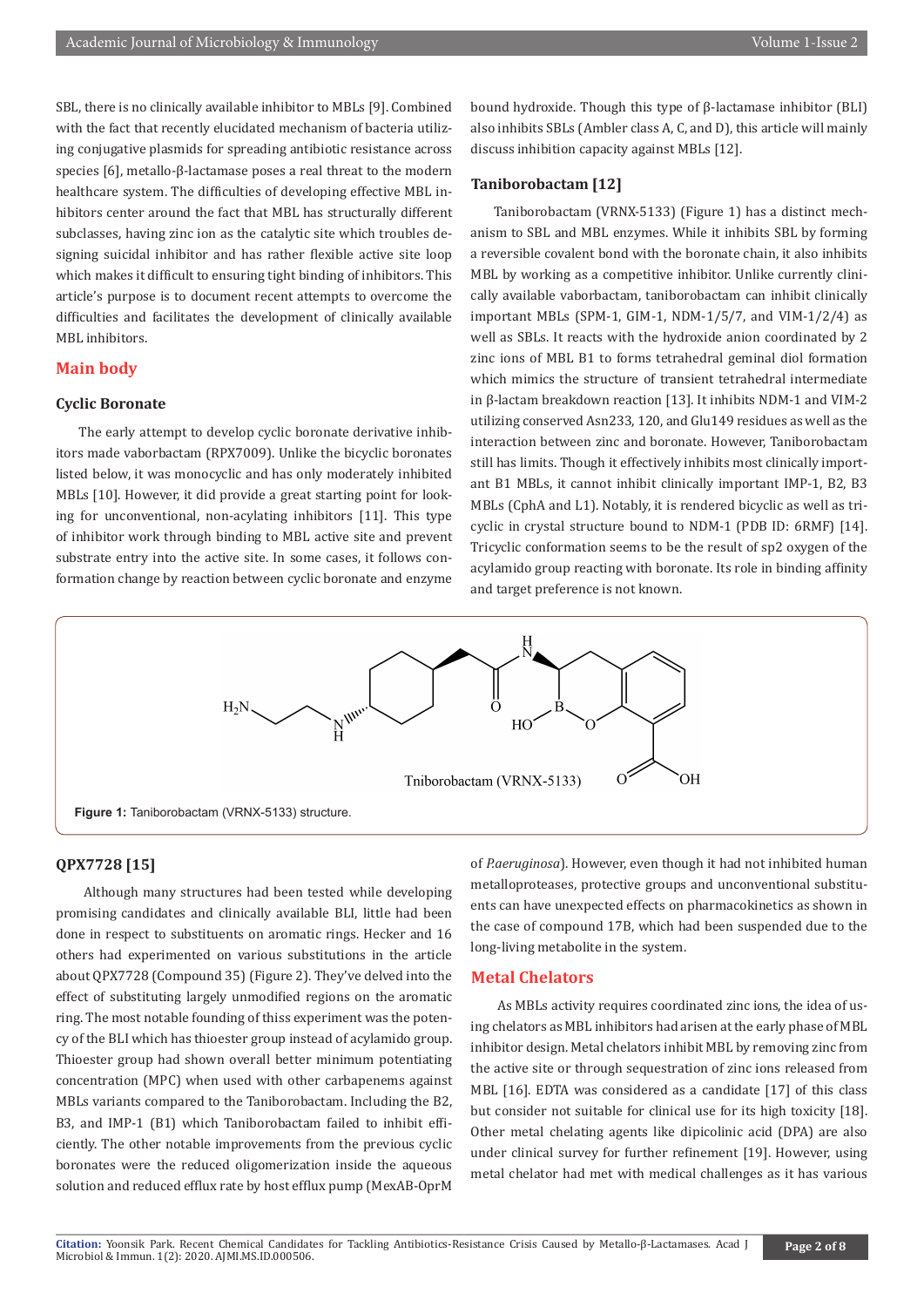effects on human metalloproteins like carbonic anhydrase, angiotensin-converting enzyme (ACE), matrix metalloproteinase (MMP), and other proteins with zinc coordinating motif [20]. Hence reducing side effects on human metalloenzymes while having enough chelation activity to deactivate MBL is required.

## **Aspergillomarasmine A (AMA)[21]**

 AMA (Figure 3) is a natural fungal product from *Aspergillus* genus [22]. Its chemical isolation was conducted back in 1965, but its capacity as an MBL inhibitor had been discovered in recent years [23,24]. It is still not clear whether AMA makes direct interaction with the enzyme. However, the experiment result indicates that AMA works in a mechanism similar to L-captopril. AMA inhibits NDM-1 in an indirect way which sequesters spontaneously dissociated  $Zn^{2+}$  ions from binding sites with lower affinity (Zinc binding site with Asp 124, Cys 208, and His 250), instead of directly sequestering ions from the enzyme active site. About half the molar equivalent of  $\text{Zn}^{2+}$  was release even at the point of total enzyme activity loss. It seems it utilizes the transient state of zinc binding site 2 (ZBS2) [25]. This is backed up by the biotin-maleimide and N-[2-(dansylamino)ethyl] maleimide (DM) assay, which reacts with

exposed cysteine at the zinc binding side 2 of NDM-1. It has shown a similar  $\mathrm{K}_\mathrm{d}$  (0.20.04 nM) to zinc ion with EGTA (0.6 nM), a wide range chelator. Even though AMA has a relatively low affinity amongst chelators, AMA has narrow selectivity toward Zn, Ni, and Co divalent ions. This allowed 8 μg/ml of AMA to inhibit NDM-1 in the presence of other metal ions and restores Meropenem sensitivity (2μg/ ml) in vitro.  $K_i$  of AMA in zinc depleted medium against NDM-1 was 11 nM, and 7 nM against VIM-2 [23]. However, AMA's activity as BLI is varied upon the concentration of zinc in medium, enzyme stability, and the affinity of the enzyme toward  $\rm Zn^{2+}$ . 10µM of  $\rm ZnSO_{4}$  did reverse 90% of NDM-1 inhibition and while  $IC_{50}$  against NDM-1 was between 8 μg/ml to 16 μg/ml, more stable and tightly bound IMP-7 shown little change up to 64 μg/ml of AMA. The narrow selectivity of AMA confers relatively low toxicity against animals (Intravenous  $LD_{\text{eq}} = 160 \text{ mg/kg}$  in mice) when compared to EDTA (28.5 mg/kg), a strong zinc chelator (K $_{\rm d}$  = 10<sup>−9</sup> M). However, as this experiment was related to the inhibition of endothelin converting enzyme, which plays an important role in bET-l-induced responses such as sudden death, hypertension, and hemoconcentration [18]. Hence it has a limit to compare on par with other BLIs.





Aspergillomarasmine A (AMA)

**Figure 3:** Aspergillomarasmine A. A fungal product from Aspergillus genus. Previously this was tested as an endothelin converting enzyme inhibitor for its metal chelating activity.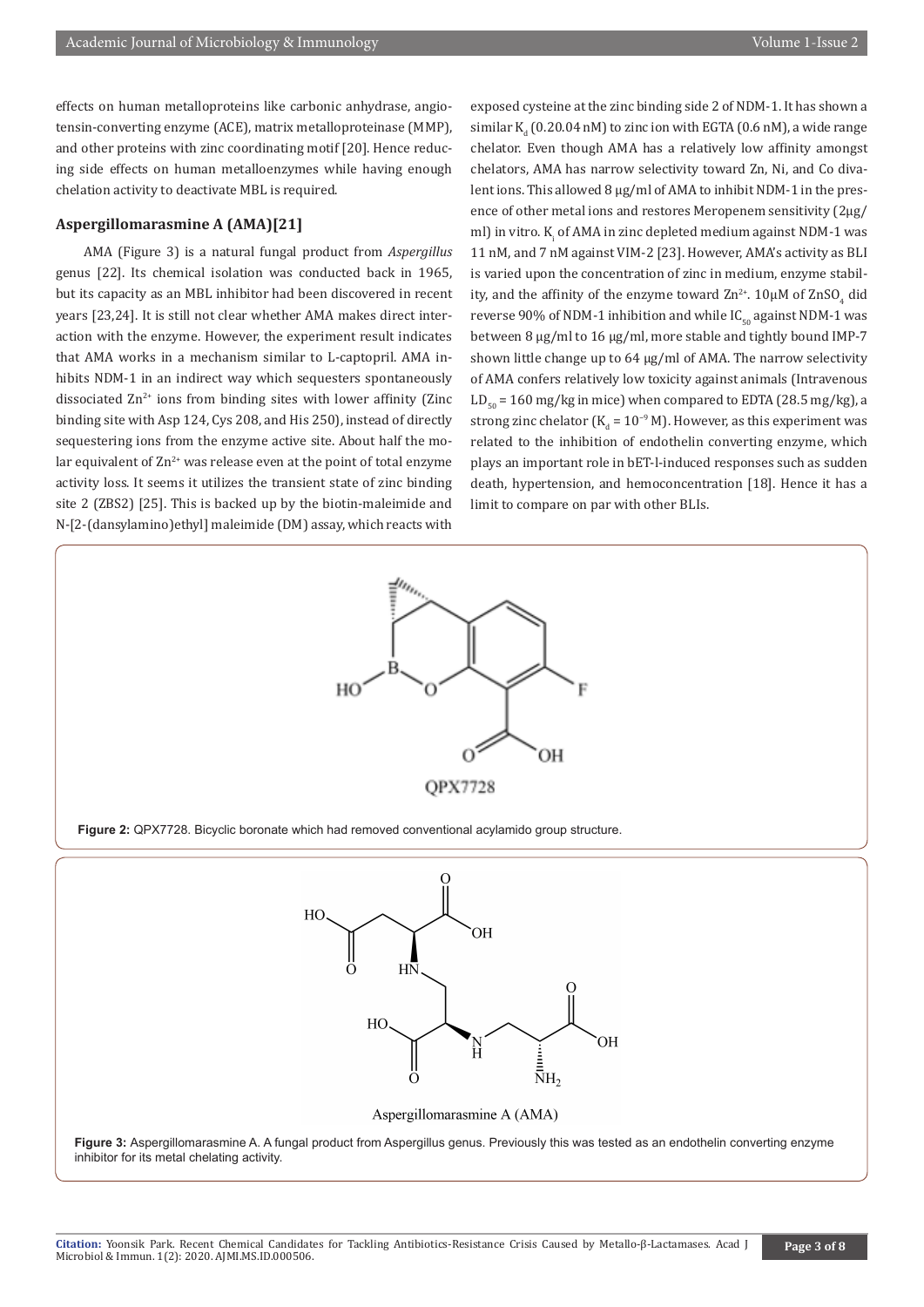# **Peptide/Peptidomimetic**

 After depleting most of the natural sources for search over the potent leading molecule, research moved into a more novel pool of substances to find potent antimicrobial leading molecules [26]. In 1994, β-lactamase inhibitor protein (BLIP) had been reported [27]. And in 2013, BLIP-II had been reported [28]. While these proteins' inhibition activity is mainly against SBLs, it had precedented the use of peptides as a β-lactamase inhibitor. The biggest pro of this approach is the vast size of possible combinations of amino acids. While the biggest con is the limited mode of administration, acquiring enough stability of peptide until it reaches the target molecule, and acquiring enough selectivity [29].

# **NDM-1 inhibiting peptides discovered with SLAY assay [30]**

 Misha I. Kazi and 12 others from university of Texas used Surface Localization Antimicrobial display (SLAY) to search 1700 random decapeptide sequences for antimicrobial activity. Among the 9 most potentiating peptide adjuvants, P5 (sequence: LRCLMLKFPI) had shown the highest Minimum Bactericidal Concentration (MBC, determined by 99.90% of the killing of initial inoculums) on tested NDM-1 producing strains with 4 mg/L of meropenem. MBC goes as low as 4 μM to 8 μM depending on the strain.  $K_i$  value was lowest on P6 (0.11 μM, sequence : CLRPSIISRA). Enzyme kinetic assay suggests among the 4 most meropenem-potentiating peptides, 3 had shown competitive inhibition whiles 1 had shown non-competitive inhibition. Interestingly, except for P4 (sequence: ASVTWLLYAM), all 8 peptide has positive charge like cationic antimicrobial peptide (CAMP), but when treated against NDM-producing *E.coli*, peptide had limited effect on the increase of cell membrane permeability. This indicates that these peptides have a different mechanism of action from the CAMPs, which embed into bacterial membrane and form pores to have bactericidal effect [31]. Cytotoxicity and hemolytic effect of the peptides were tested with MTT assay on human RBC. Among the 4 most potentiating agents, none had shown notable toxicity except for P7 (sequence: WRYQWTILFI), which had shown dose-dependent cytotoxicity against HEK293 at 256 μM.

Thanatin (Figure 4) is a pathogen-inducible single-disulfide-bond-containing β-hairpin AMP which was first isolated from the insect *Podisus maculiventris* [33]. Even though our focus is on BLI capacity, thanatin has its own bactericidal capacity. And in sub-MIC dosage, thanatin acts as an adjuvant by displacing zinc ions from the NDM-1 active site by interacting with protein directly. The antimicrobial activity is caused by the removal of divalent cations which bridge the negatively charged phosphate group of lipopolysaccharides (LPS), the staple substance of gram-negative bacterial outer membrane (OM). And it seems there is an alternate mode of action in the above MIC dose by inhibiting LptA and LptD which limits LPS transportation in turn [34,35]. In sub-MIC dose, thanatin can work as BLI through direct interaction with MBL. It is not clear which residue that thanatin interacts with, peptides with a similar mode of action did interact with Trp93 and Asp124 in the case of PEP4 [36] and pterostilbene [37]. Though the article lacks structural data, inductively coupled plasma-mass spectrometry (ICP-MS) confirmed the release of the zinc ions from NDM-1 in vitro setup when treated with thanatin. This was supported with microscale thermophoresis (MST) experiment results. K<sub>d</sub> value of apo NDM-1 to thanatin  $(0.71 \pm 0.06 \text{ uM})$  was approximately 10 times lower than K<sub>d</sub> of NDM-1 to zinc divalent ions (7.36  $\pm$  0.45  $\mu$ M). When its cytotoxicity was tested against human and mice cell lines (human umbilical vein endothelial cells, pulmonary alveolar epithelial cells, and mouse neuron cells) at 200 μM, cytotoxicity was far much lower compared to the colistin. Considering that MIC of thanatin was about 0.4 to 0.32 μM, much lower toxicity is expected in therapeutic circumstances.



**Figure 4:** Wild type thanatin structure from of Podisus maculiventris. 21 residues long peptide with disulfide bond at the middle. (Sequence: GSKKPVPIIYCNRRTGKCQRM).

# **Peptidomimetic 4 (PEP4) [36]**

PEP4 (Figure 5) is the cyclic analogue of Pentapeptide (Ile-Met-Ile-Ser-Phe) which had been known to inhibit matrix metalloproteinases (MMP), which is structurally similar to NDMs [38]. It has high membrane permeability and high stability in serum due to the cyclization [39]. PEP4 alone did not show any bactericidal effect

and its effect as an adjuvant was restricted to the strains producing MBL, supporting direct inhibition of MBL. The mechanism of action is still being studied, but the Molecular dynamic (MD) simulation based on molecular docking suggests it works via Van der Waals interaction between the Trp93, His122, Gln 123, and Asp 124 residues at the active site of NDM-5 with -10.8 Kcal/mol binding ener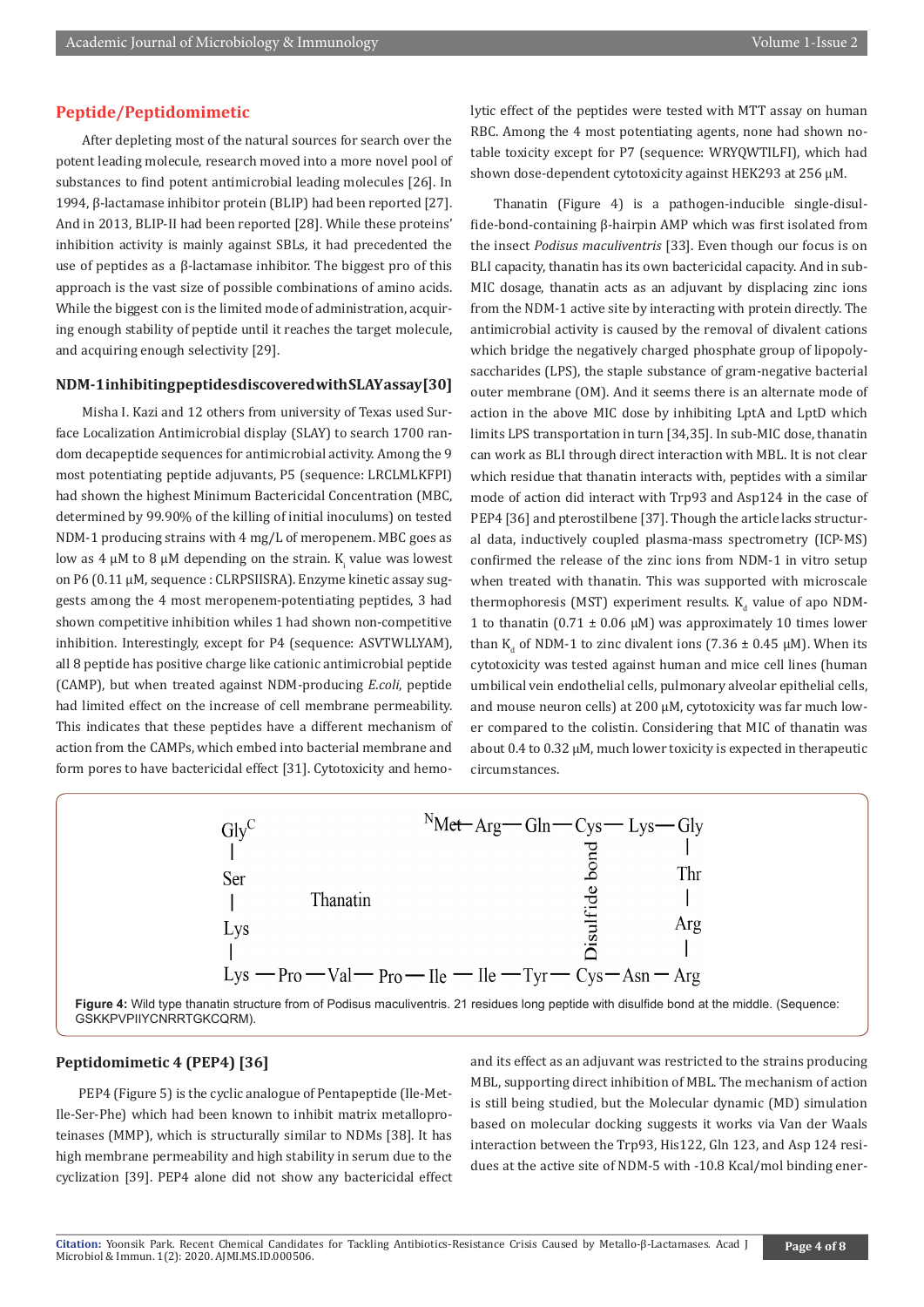gy. In in vivo experiment, the meropenem/PEP4 treatment (both 16 mg/kg) increased the survival rate of NDM-producing *E.coli* infected mice from 0% to 70% at 10 days post-infection. When tested in vitro setup, PEP4 had shown IC<sub>50</sub> of 5.926 μg/ml against NDM-5. As the original pentapeptide is known to inhibit MMP, which have various role in human body, cytotoxicity assay was conducted against Vero, CHO and HEK293T mammalian cell lines. The result showed a low level of cytotoxicity at the high concentration (10% at the 128  $\mu$ g/ml).



# **Other Type of Compound**

# **6-Phosphonomethylpyridine-2-carboxylates (PMPCs) [40]**

Even though phosphonate was observed bound to zinc ions in many MBL crystal structures, the utility of phosphonate as a zinc binding group had not been explored thoroughly. Hence Hinchliffe and his team have designed PMPCs to explore the potential of phosphonate as a zinc binding group. PMPC (Figure 6) is consisting of 3 structures, the phosphonate group, pyridine, and carboxylate group. It interacts with B1 and B3 MBLs in a different manner. Against B1, it interacts without displacing any component in the active site. Carboxylate and nitrogen from the pyridine ring interact with Zn<sub>2</sub>, while phosphonate reacts with bound hydroxide (PDB ID: 5EV6). In B3, However, PMPCs displaced both  $\rm Zn_{2}$  and hydroxide ion, with phosphonate group and pyridine nitrogen and carboxylate making direct interaction with Ser 221, 223 (PDB ID: 1SML). But this starkly different mode of binding is different from what the enzyme kinetic equation suggested. It might be due to the much higher concentration of inhibitors in the crystallization situation. Notably, 3b bound to the L1 was all S-isomer, indicating that adding hydroxyl group in the R-isomer form is highly not recommendable. Even though enzyme kinetics generally indicated it follows competitive inhibition, the inhibition rate was differed by the preincubation time. As the replotted graph of  $[I]$  and  $K_{obs}$  followed linear graph, stepwise dehydration of active site seems to be the cause. Amongst PMPC variants, PMPC 3, Which has a carboxylate group at the C2 and phosphonomethyl group at the C6 of pyridine ring had shown the best potential. Especially 3c, which has a hydrophobic group on the phosphonomethyl group had shown the best potentials against tested B1 MBLs (NDM-1, IMP-1). IC<sub>50</sub> range of 0.306~2.91  $\mu$ M and K<sub>i</sub>

range of 0.034~2.91 μM. PMPC3 variant was also effective against tested B3 MBL (L1, observed  $IC_{50}$  1.48~2.05 µM), but additional hydrophilic/phobic group on the phosphonomethyl group had not shown much difference. However, unlike the in vitro experiment, when tested against clinically isolated strains, PMPC 3a (the one without additional group on phosphonomethyl group) had shown the best potentiating effect as PMPC 3b and 3c failed to reduce *E. coli* UWB75 and *Pseudomonas* spp.'s meropenem MIC below 8 mg/L even with 128 mg/L of inhibitor concentration. PMPC was affected only slightly by the host efflux pump. The potentiating effect was differed only by 2-fold in resistance nodulation division (RND) efflux pump overexpression strain and knockout strain. No noticeable cytotoxicity was observed until the concentration required to lower the meropenem MIC below the breakpoint in tested cell lines (Human epithelial Caco-2, HEPG2, and rat H4IIE).

PEP4 (Figure 5) is the cyclic analogue of Pentapeptide (Ile-Met-Ile-Ser-Phe) which had been known to inhibit matrix metalloproteinases (MMP), which is structurally similar to NDMs [38]. It has high membrane permeability and high stability in serum due to the cyclization [39]. PEP4 alone did not show any bactericidal effect and its effect as an adjuvant was restricted to the strains producing MBL, supporting direct inhibition of MBL. The mechanism of action is still being studied, but the Molecular dynamic (MD) simulation based on molecular docking suggests it works via Van der Waals interaction between the Trp93, His122, Gln 123, and Asp 124 residues at the active site of NDM-5 with -10.8 Kcal/mol binding energy. In in vivo experiment, the meropenem/PEP4 treatment (both 16 mg/kg) increased the survival rate of NDM-producing *E.coli* infected mice from 0% to 70% at 10 days post-infection. When tested in vitro setup, PEP4 had shown  $IC_{50}$  of 5.926  $\mu$ g/ml against NDM-5. As the original pentapeptide is known to inhibit MMP, which have var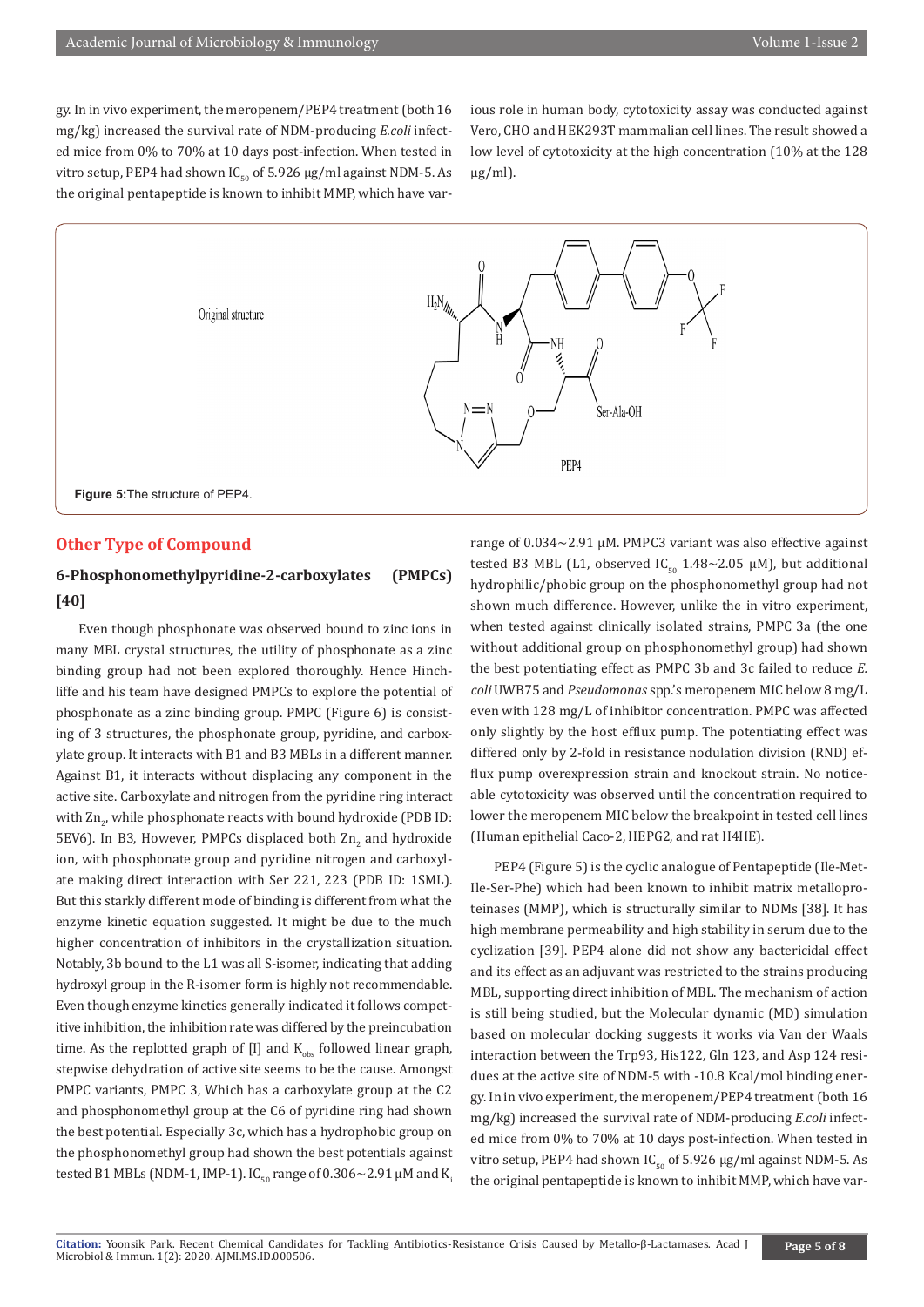ious role in human body, cytotoxicity assay was conducted against Vero, CHO and HEK293T mammalian cell lines. The result showed a low level of cytotoxicity at the high concentration (10% at the 128 μg/ml).

# **Conclusion**

# **Importance of Zinc binding site 2 in NDM-1 and VIM-1**

 The loss of zinc observed from thanatin treated NDM-1 had shown half of the zinc loss per molecule whereas the treatment resulted in almost total inactivation of the enzyme [32]. It might indicate that thanatin treatment affects mainly the weaker binding site of 2 zinc binding site of NDM-1. As this type of impartial effect (either by indirect sequestration or direct displacement) on  $\rm Zn_{2}$  coordination had been observed repeatedly, [16,23,40] focusing on Zinc binding site 2 (ZBS2) might be a valid approach. However, I have to admit that there's rapid mutation ongoing on ZBS2, resulting in higher thermostability and zinc binding affinity of ZBS2 [41], and

there is a conflicting report about AMA's mode of action, reporting 1.8 molar ratio of zinc loss per molecule [23].

# **Inhibition characteristics of cyclic boronates against MBL**

QPX 7728 had shown a better potentiating effect compared to the taniborobactam against the B3 MBLs. Whereas showing a similar level of effect against B1 MBLs [42]. It seems like the substitution of the acylamido group with a much smaller structure have played important role in binding to the 2 different active sites without steric hindrance. As Structural alignment shows acylamido group of taniborobactam cannot fit into the binding site of the B3 MBLs which have a different loop structures around the active site. (Figure 7) And even though most of the attention is gathered around the bicyclic boronate candidates, monocyclic Vaborbactam had shown better performance against the fugitive targets like B2, B3, and IMP-1 variant compared to the Taniborobactam [10]. Leaving the possibility of a binary solution for further refinement in structure.



**Figure 6:** PMPC3 variants. 3a. the basic structure of PMPC with dual interaction with zinc ions. Phosphonate group, the nitrogen of pyridine ring, and sp2 oxygen of carboxylate group form main interaction with zinc and bridging hydroxide of MBL. 3b. Addition of hydroxyl group on phosphonate. Notable, only S-isomer is rendered L1/3b crystal structure. 3c. The addition of N-benzyl-1-thiopen-2-ylformamido is added to mimic the bulky tail group of carbapenem.



**Figure 7:** Comparing the potentiating effect of QPX7728 and Taniborobactam against B1 and B3 MBLs. zinc atoms had move 3.2 Å further from the loop by the alignment process. If taniborobactam did form a similar binding formation as it did with NDM-1, its acyl amido would've collided with the L1's N-terminal residues and loop next to the active site. Even though these Tyr 32, Ile 149, and Phe 145 of the L1 were not conserved, the overall loop structures were well conserved amongst B3 MBL. (**A.** NDM-1: Blue, L1: Violet, Taniborobactam (VRNX-5133): Yellow, QPX7728: Green) (**B.** L1: Violet, GOB-18: Salmon red, FEZ-1: Grey) (**PDB ID**: NDM-1 with Taniborobactam(6RMF), NDM-1 with QPX-7728(6VIM), L1(6U0Y), GOB-18(5K0W), FEZ-1(1K07))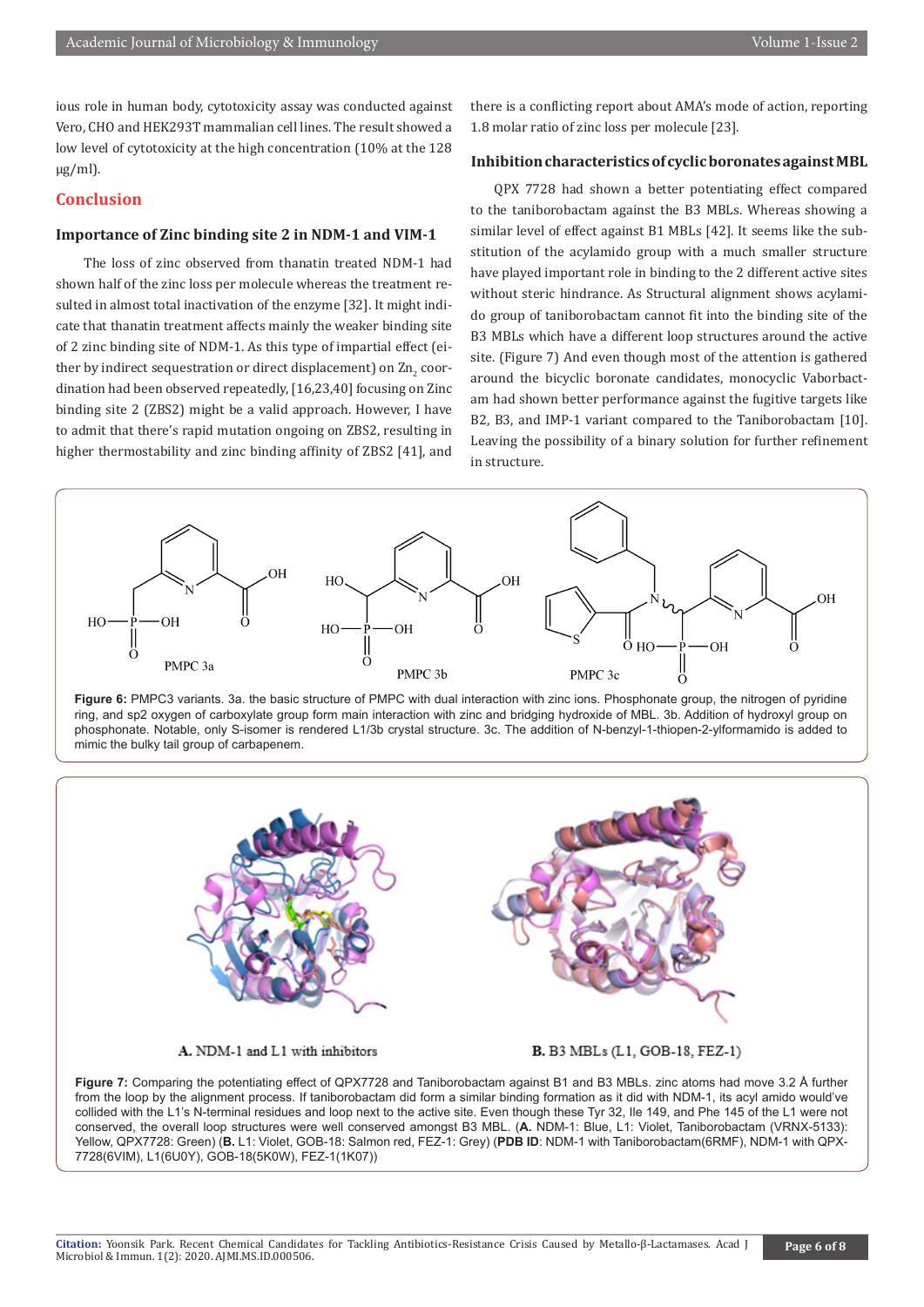#### **General side effects by molecular types**

 Quite a lot of the zinc binding MBL inhibitor candidates were also tested for ACE and MMP inhibitors, including captopril [43], AMA [18], and other metal chelators. Other research indicates that carboxypeptidase and carbonic anhydrase (mammalian metalloenzymes) [44-46], was also inhibited by MBL inhibitor candidates. Cyclic boronate inhibitors did not show particular toxicity in recent reviews, but clinically approved vaborbactam phase I review indicates a mild level of lethargy [47]. Peptide's off-target bindings are hard to be mentioned in general terms due to the wide range of structure variety, but cationic peptides can have hemolytic side effects by the same pathway as CAMPs.

#### **Acknowledgment**

Thanks for encouraging me to publish article and filling me in with editorial practice. (Mr. Hong SH)

# **Conflict of interest**

No conflict of interest.

#### **References**

- 1. [Bax R \(2001\) Surveillance of antimicrobial resistance--what, how and](https://pubmed.ncbi.nlm.nih.gov/11442565/)  [whither? Clin Microbiol Infect. 7\(6\): 316-325.](https://pubmed.ncbi.nlm.nih.gov/11442565/)
- 2. Ventola C [L \(2015\) The antibiotic resistance crisis: part 1: causes and](https://pubmed.ncbi.nlm.nih.gov/25859123/)  [threats. P T. 40\(4\): 277-283.](https://pubmed.ncbi.nlm.nih.gov/25859123/)
- 3. [Venter H \(2019\) Reversing resistance to counter antimicrobial resistance](https://pubmed.ncbi.nlm.nih.gov/30910848/)  [in the World Health Organisation's critical priority of most dangerous](https://pubmed.ncbi.nlm.nih.gov/30910848/)  [pathogens. Biosci Rep 39\(4\).](https://pubmed.ncbi.nlm.nih.gov/30910848/)
- 4. [Bush, K. and P.A. Bradford \(2016\) beta-Lactams and beta-Lactamase](https://pubmed.ncbi.nlm.nih.gov/27329032/)  [Inhibitors: An Overview. Cold Spring Harb Perspect Med. 6\(8\).](https://pubmed.ncbi.nlm.nih.gov/27329032/)
- 5. Kazmierczak K [M \(2016\) Multiyear, Multinational Survey of the](https://pubmed.ncbi.nlm.nih.gov/26643349/)  [Incidence and Global Distribution of Metallo-beta-Lactamase-Producing](https://pubmed.ncbi.nlm.nih.gov/26643349/)  [Enterobacteriaceae and Pseudomonas aeruginosa. Antimicrob Agents](https://pubmed.ncbi.nlm.nih.gov/26643349/)  [Chemother 60\(2\): 1067-78.](https://pubmed.ncbi.nlm.nih.gov/26643349/)
- 6. [T J B de Man \(2021\) Multispecies Outbreak of Verona Integron-Encoded](https://pubmed.ncbi.nlm.nih.gov/32255490/)  [Metallo-ss-Lactamase-Producing Multidrug Resistant Bacteria Driven](https://pubmed.ncbi.nlm.nih.gov/32255490/)  [by a Promiscuous Incompatibility Group A/C2 Plasmid. Clin Infect Dis](https://pubmed.ncbi.nlm.nih.gov/32255490/)  [72\(3\): 414-420.](https://pubmed.ncbi.nlm.nih.gov/32255490/)
- 7. [Ben-Ami R \(2009\) A multinational survey of risk factors for infection](https://pubmed.ncbi.nlm.nih.gov/19622043/)  [with extended-spectrum beta-lactamase-producing enterobacteriaceae](https://pubmed.ncbi.nlm.nih.gov/19622043/)  [in nonhospitalized patients. Clin Infect Dis 49\(5\): 682-690.](https://pubmed.ncbi.nlm.nih.gov/19622043/)
- 8. Logan L K and [R A Weinstein \(2017\) The Epidemiology of Carbapenem-](https://pubmed.ncbi.nlm.nih.gov/28375512/)[Resistant Enterobacteriaceae: The Impact and Evolution of a Global](https://pubmed.ncbi.nlm.nih.gov/28375512/)  [Menace. J Infect Dis. 215\(suppl\\_1\): S28-S36.](https://pubmed.ncbi.nlm.nih.gov/28375512/)
- 9. [Paterson D L \(2006\) Resistance in gram-negative bacteria:](https://pubmed.ncbi.nlm.nih.gov/16735147/)  [enterobacteriaceae. Am J Med. 119\(6 Suppl 1\): p. S20-S8; S62-S70.](https://pubmed.ncbi.nlm.nih.gov/16735147/)
- 10. [Langley, G.W \(2019\) Profiling interactions of vaborbactam with metallo](https://pubmed.ncbi.nlm.nih.gov/31171422/)[beta-lactamases. Bioorg Med Chem Lett 29\(15\): 1981-1984.](https://pubmed.ncbi.nlm.nih.gov/31171422/)
- 11. Krajnc [A \(2019\) Will morphing boron-based inhibitors beat the beta](https://pubmed.ncbi.nlm.nih.gov/31004962/)[lactamases? Curr Opin Chem Biol 50: 101-110.](https://pubmed.ncbi.nlm.nih.gov/31004962/)
- 12. [Hamrick J C \(2020\) VNRX-5133 \(Taniborbactam\), a Broad-Spectrum](https://pubmed.ncbi.nlm.nih.gov/31871094/)  [Inhibitor of Serine- and Metallo-beta-Lactamases, Restores Activity of](https://pubmed.ncbi.nlm.nih.gov/31871094/)  [Cefepime in Enterobacterales and Pseudomonas aeruginosa. Antimicrob](https://pubmed.ncbi.nlm.nih.gov/31871094/)  [Agents Chemother 64\(3\).](https://pubmed.ncbi.nlm.nih.gov/31871094/)
- 13. [Page M L. A Badarau \(2008\) The mechanisms of catalysis by metallo](https://www.hindawi.com/journals/bca/2008/576297/)  [beta-lactamases. Bioinorg Chem Appl.](https://www.hindawi.com/journals/bca/2008/576297/)
- 14. Krajnc A [\(2019\) Bicyclic Boronate VNRX-5133 Inhibits Metallo- and](https://pubs.acs.org/doi/10.1021/acs.jmedchem.9b00911)  [Serine-beta-Lactamases. J Med Chem 62\(18\): 8544-8556.](https://pubs.acs.org/doi/10.1021/acs.jmedchem.9b00911)
- 15. [Hecker S J \(2020\) Discovery of Cyclic Boronic Acid QPX7728, an](https://pubs.acs.org/doi/10.1021/acs.jmedchem.9b01976) [Ultrabroad-Spectrum Inhibitor of Serine and Metallo-beta-lactamases. J](https://pubs.acs.org/doi/10.1021/acs.jmedchem.9b01976) [Med Chem 63\(14\): 7491-7507.](https://pubs.acs.org/doi/10.1021/acs.jmedchem.9b01976)
- 16. [Wade N \(2021\) Mechanistic Investigations of Metallo-beta-lactamase](https://pubmed.ncbi.nlm.nih.gov/33534956/) [Inhibitors: Strong Zinc Binding Is Not Required for Potent Enzyme](https://pubmed.ncbi.nlm.nih.gov/33534956/) [Inhibition\\*. ChemMedChem 16\(10\): 1651-1659.](https://pubmed.ncbi.nlm.nih.gov/33534956/)
- 17. [Chen P \(2012\) 2-Substituted 4,5-dihydrothiazole-4-carboxylic acids](https://pubmed.ncbi.nlm.nih.gov/22921080/) [are novel inhibitors of metallo-beta-lactamases. Bioorg Med Chem Lett](https://pubmed.ncbi.nlm.nih.gov/22921080/) [22\(19\): 6229-32.](https://pubmed.ncbi.nlm.nih.gov/22921080/)
- 18. Matsuura A [\(1993\) Pharmacological profiles of aspergillomarasmines as](https://pubmed.ncbi.nlm.nih.gov/8283829/) [endothelin converting enzyme inhibitors. Jpn J Pharmacol. 63\(2\): 187-](https://pubmed.ncbi.nlm.nih.gov/8283829/) [193.](https://pubmed.ncbi.nlm.nih.gov/8283829/)
- 19. [Chen A Y \(2017\) Dipicolinic Acid Derivatives as Inhibitors of New Delhi](https://pubmed.ncbi.nlm.nih.gov/28809565/) [Metallo-beta-lactamase-1. J Med Chem 60\(17\): 7267-7283.](https://pubmed.ncbi.nlm.nih.gov/28809565/)
- 20. [Somboro A M \(2018\) Diversity and Proliferation of Metallo-beta-](https://pubmed.ncbi.nlm.nih.gov/30006399/)[Lactamases: a Clarion Call for Clinically Effective Metallo-beta-](https://pubmed.ncbi.nlm.nih.gov/30006399/)[Lactamase Inhibitors. Appl Environ Microbiol 84\(18\).](https://pubmed.ncbi.nlm.nih.gov/30006399/)
- 21. [Sychantha D \(2021\) Aspergillomarasmine A inhibits metallo-beta](https://pubmed.ncbi.nlm.nih.gov/34181945/)[lactamases by selectively sequestering Zn\(](https://pubmed.ncbi.nlm.nih.gov/34181945/)2). J Biol Chem 297(2): [100918.](https://pubmed.ncbi.nlm.nih.gov/34181945/)
- 22. [Zhang J \(2017\) Synthesis and biological evaluation of](https://pubmed.ncbi.nlm.nih.gov/28784300/) [Aspergillomarasmine A derivatives as novel NDM-1 inhibitor to](https://pubmed.ncbi.nlm.nih.gov/28784300/) [overcome antibiotics resistance. Bioorg Med Chem 25\(19\): 5133-5141.](https://pubmed.ncbi.nlm.nih.gov/28784300/)
- 23. [King A M \(2014\) Aspergillomarasmine A overcomes metallo-beta](https://pubmed.ncbi.nlm.nih.gov/24965651/)[lactamase antibiotic resistance. Nature 510\(7506\): 503-506.](https://pubmed.ncbi.nlm.nih.gov/24965651/)
- 24. [Von Nussbaum F, G Schiffer \(2014\) Aspergillomarasmine A, an inhibitor](https://pubmed.ncbi.nlm.nih.gov/25256630/) [of bacterial metallo-beta-lactamases conferring blaNDM and blaVIM](https://pubmed.ncbi.nlm.nih.gov/25256630/) [resistance. Angew Chem Int Ed Engl. 53\(44\): 11696-11698.](https://pubmed.ncbi.nlm.nih.gov/25256630/)
- 25. [Thomas P W \(2011\) Characterization of purified New Delhi metallo](https://pubmed.ncbi.nlm.nih.gov/22029287/)[beta-lactamase-1. Biochemistry 50\(46\): 10102-10113.](https://pubmed.ncbi.nlm.nih.gov/22029287/)
- 26. Mahlapuu M [\(2016\) Antimicrobial Peptides: An Emerging Category of](https://www.frontiersin.org/articles/10.3389/fcimb.2016.00194/full) [Therapeutic Agents. Front Cell Infect Microbiol.](https://www.frontiersin.org/articles/10.3389/fcimb.2016.00194/full)
- 27. [Strynadka N C \(1994\) Structural and kinetic characterization of a beta](https://pubmed.ncbi.nlm.nih.gov/8145854/)[lactamase-inhibitor protein. Nature 368\(6472\): 657-60.](https://pubmed.ncbi.nlm.nih.gov/8145854/)
- 28. [Brown N G \(2013\) Identification of the beta-lactamase inhibitor protein-](https://pubmed.ncbi.nlm.nih.gov/23625930/)[II \(BLIP-II\) interface residues essential for binding affinity and specificity](https://pubmed.ncbi.nlm.nih.gov/23625930/) [for class A beta-lactamases. J Biol Chem 288\(24\): 17156-17166.](https://pubmed.ncbi.nlm.nih.gov/23625930/)
- 29. [Muttenthaler M \(2021\) Trends in peptide drug discovery. Nat Rev Drug](https://pubmed.ncbi.nlm.nih.gov/33536635/) [Discov 20\(4\): 309-325.](https://pubmed.ncbi.nlm.nih.gov/33536635/)
- 30. Kazi [M I \(2020\) Discovery and characterization of New Delhi metallo](https://pubmed.ncbi.nlm.nih.gov/32591801/)[beta-lactamase-1 inhibitor peptides that potentiate meropenem](https://pubmed.ncbi.nlm.nih.gov/32591801/)[dependent killing of carbapenemase-producing Enterobacteriaceae. J](https://pubmed.ncbi.nlm.nih.gov/32591801/) [Antimicrob Chemother 75\(10\): 2843-2851.](https://pubmed.ncbi.nlm.nih.gov/32591801/)
- 31. [Falanga A \(2017\) Cyclic Peptides as Novel Therapeutic Microbicides:](https://pubmed.ncbi.nlm.nih.gov/28726740/) [Engineering of Human Defensin Mimetics. Molecules 22\(7\).](https://pubmed.ncbi.nlm.nih.gov/28726740/)
- 32. [Ma B \(2019\) The antimicrobial peptide thanatin disrupts the bacterial](https://www.nature.com/articles/s41467-019-11503-3) [outer membrane and inactivates the NDM-1 metallo-beta-lactamase.](https://www.nature.com/articles/s41467-019-11503-3) [Nat Commun 10\(1\): 3517.](https://www.nature.com/articles/s41467-019-11503-3)
- 33. DashnR , [S Bhattacharjya \(2021\) Thanatin: An Emerging Host Defense](https://pubmed.ncbi.nlm.nih.gov/33546369/) [Antimicrobial Peptide with Multiple Modes of Action. Int J Mol Sci 22\(4\):](https://pubmed.ncbi.nlm.nih.gov/33546369/) [1522.](https://pubmed.ncbi.nlm.nih.gov/33546369/)
- 34. [Vetterli S U\(2018\) Thanatin targets the intermembrane protein complex](https://pubmed.ncbi.nlm.nih.gov/30443594/) [required for lipopolysaccharide transport in Escherichia coli. Sci Adv](https://pubmed.ncbi.nlm.nih.gov/30443594/) [4\(11\): eaau2634.](https://pubmed.ncbi.nlm.nih.gov/30443594/)
- 35. [Moura E \(2020\) Thanatin Impairs Lipopolysaccharide Transport](https://www.frontiersin.org/articles/10.3389/fmicb.2020.00909/full) [Complex Assembly by Targeting LptC-LptA Interaction and Decreasing](https://www.frontiersin.org/articles/10.3389/fmicb.2020.00909/full) [LptA Stability. Front Microbiol.](https://www.frontiersin.org/articles/10.3389/fmicb.2020.00909/full)
- 36. [Liu Y \(2019\) Repurposing Peptidomimetic as Potential Inhibitor of New](https://pubmed.ncbi.nlm.nih.gov/31637907/) [Delhi Metallo-beta-lactamases in Gram-Negative Bacteria. ACS Infect Dis](https://pubmed.ncbi.nlm.nih.gov/31637907/) [5\(12\): 2061-2066.](https://pubmed.ncbi.nlm.nih.gov/31637907/)